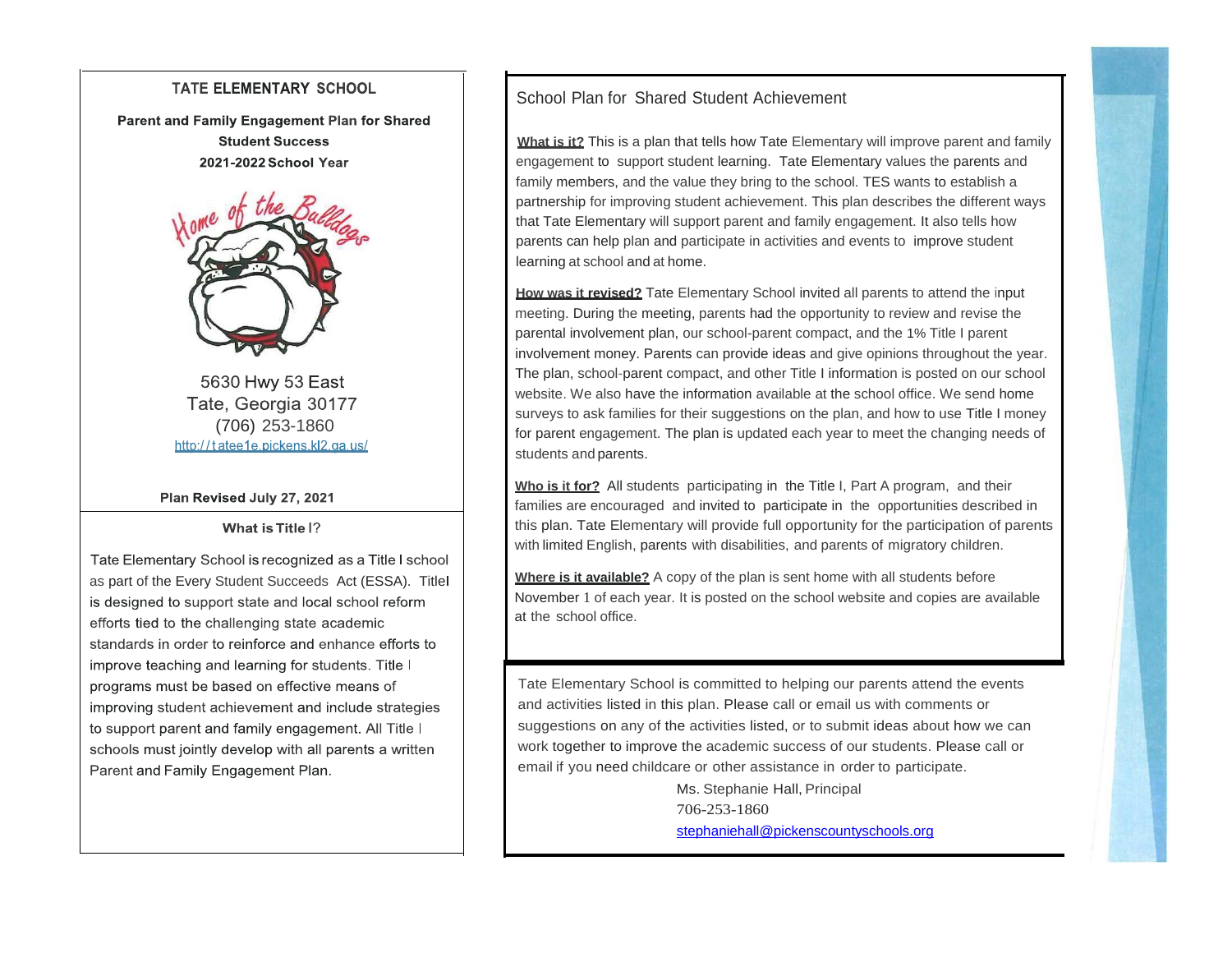### **Our Mission**

The mission of the Tate Elementary School is "Teaching all to Achieve Excellence."

## **Tate Elementary School Goals**

#### Reading

Increase the percentage of students scoring at a level 3 and 4 on the Georgia Milestones Assessment by 3%. 3rd grade: 29% to 32% 4th grade: 29% to 32%

**Math** 

**Increase the percentage of students scoring at a level 3 and 4 on the Georgia Milestones Assessment by 3%.**  $3<sup>rd</sup>$  grade:  $32%$  to  $35%$ 4th grade: 46% to 49% **NOTE: The focus is to improve students'** understanding of conceptual math across all grade levels



## **Tate Elementary School Wants YOU!**

#### *look for* **more details** *and other events* **on** *the school's website*

#### Annual Title I Parent Meeting

Come and join us on September 16, 2021 at 6:00 PM as we look at the Title I program at TES and share information regarding our school-parent Compact and The Parent and Family Engagement Plan.

Title I Events (other than the Annual Title I meeting)

- Parent Academy to discuss Fall Benchmarks and It's Learning procedures and Platform September 16, 2021 at  $6:30$
- Parent Academy to discuss academic goal setting October 14, 2021 at 6:00 PM
- Parent Academy to discuss Winter Benchmarks and academic achievement January 20, 2022 at 6:00 PM
- Social Studies Wax Museum May 1 9 , 2022 at 6:00 PM

#### School Advisory Council

All parents are invited to attend these meetings.

- September 15, 2021 at 8:45 AM
- $\bullet$ November 17, 2021 at 8:45 AM
- February 16, 2022 at 8:45 AM
- May 11, 2022 at 8:45 AM

# **Our Beliefs**

\* We believe our school's first priority is to promote a safe and positive learning environment;

\* We believe Tate's faculty, staff, families, and community shares the responsibility for advancing the success of our students;

\* We believe that by committing to continuous improvement, our school will enable students to become confident, selfdirected, and persistent learners; and

\* We believe in educating our students while holding high expectations for their performance.